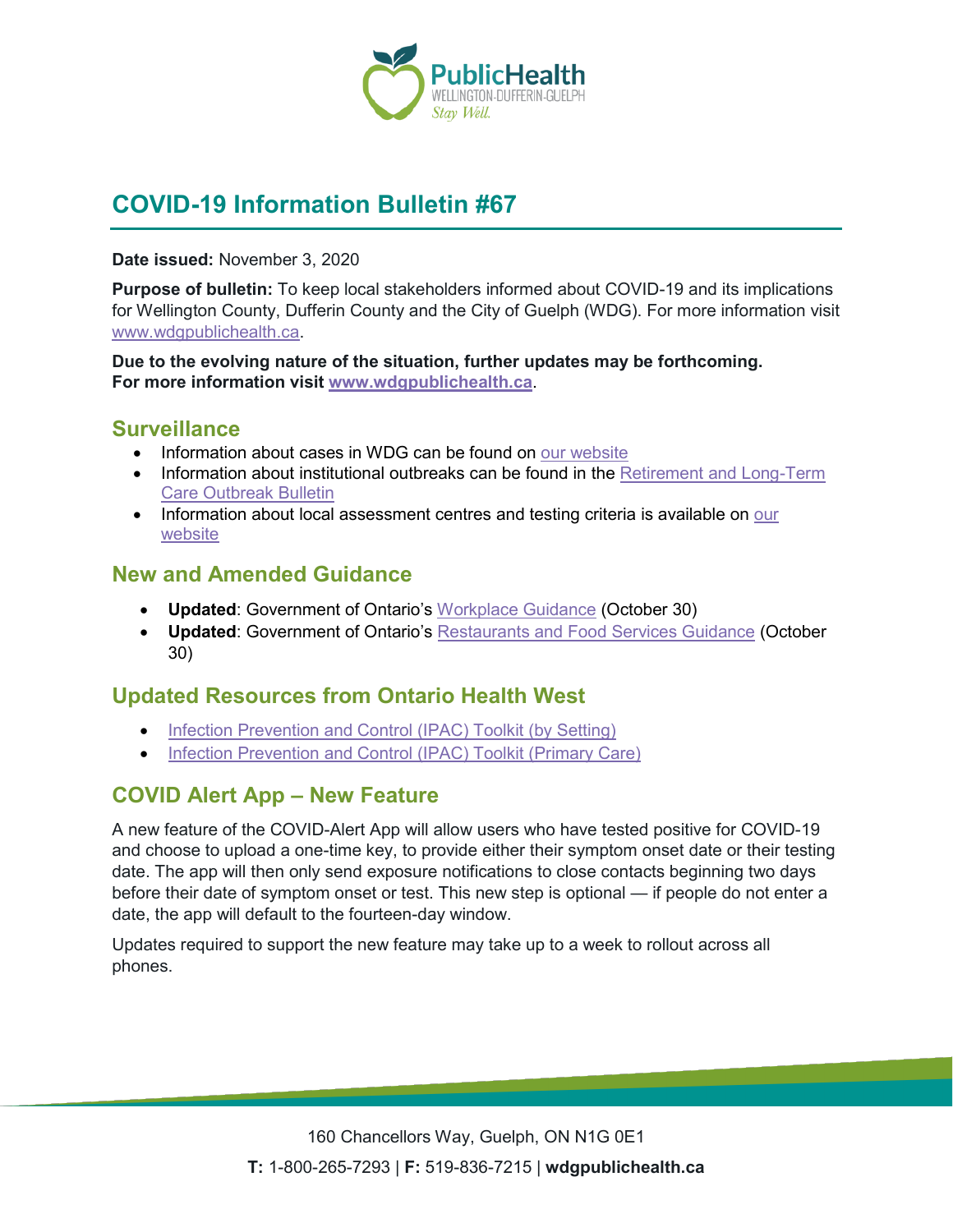

## **Guidance Documents and Resources for Schools**

The [school section](https://www.wdgpublichealth.ca/your-health/covid-19-information-schools-parents-and-teachers/schools-and-post-secondary) on the WDGPH website will continue to be updated with resources as they become available and are developed. Please be sure to bookmark the page, rather than save documents, to ensure you have the most up-to-date versions. Minor revisions are made as needed. Check out the school-related [frequently asked questions](https://www.wdgpublichealth.ca/your-health/covid-19-information-schools-parents-and-teachers/schools-frequently-asked-questions)**.**

#### **Announcements and Changes to Services**

- On November 3, the [Government of Ontario](https://news.ontario.ca/en/release/59051/ontario-releases-covid-19-response-framework-to-help-keep-the-province-safe-and-open) introduced the Keeping Ontario Safe and [Open Framework.](https://www.ontario.ca/page/covid-19-response-framework-keeping-ontario-safe-and-open) It ensures that public health measures are targeted, incremental and responsive to help limit the spread of COVID-19, while keeping schools and businesses open, maintaining health system capacity and protecting vulnerable people, including those in long-term care.
- On November 2, the [Government of Ontario](https://news.ontario.ca/en/release/59030/province-increasing-direct-care-for-long-term-care-residents-to-four-hours-per-day) announced it is increasing the hours of direct care for each long-term care resident to an average of four hours per day.
- On November 2, [Solicitor General Sylvia Jones](https://news.ontario.ca/en/release/59034/ontario-releases-report-on-covid-19-emergency-measures) tabled a [report](https://www.ontario.ca/document/report-ontarios-provincial-emergency-march-17-2020-july-24-2020) in the Legislature providing details of the emergency measures put in place by the province to stop the spread of COVID-19 and keep Ontarians safe.
- On November 2, the [Government of Canada](https://www.canada.ca/en/public-health/news/2020/11/government-of-canada-announces-new-mandatory-requirements-for-travellers-to-canada.html) announced new mandatory requirements for travellers to Canada.
- On November 2, the [Government of Canada](https://www.canada.ca/en/agriculture-agri-food/news/2020/11/government-of-canada-extends-support-program-for-farmers-and-processors-to-protect-temporary-foreign-workers-health-and-safety-during-pandemic.html) announced that the Mandatory Isolation Support for Temporary Foreign Workers Program will be extended until November 30, 2020.
- On November 2, the [Deputy Prime Minister and Finance Minister, the Honourable](https://www.canada.ca/en/department-finance/news/2020/11/government-introduces-legislation-for-new-targeted-support-to-help-businesses-through-pandemic.html) [Chrystia Freeland,](https://www.canada.ca/en/department-finance/news/2020/11/government-introduces-legislation-for-new-targeted-support-to-help-businesses-through-pandemic.html) introduced Bill C-9, An Act to Amend the Income Tax Act (Canada Emergency Rent Subsidy and Canada Emergency Wage Subsidy), which would implement new, targeted support to help hard-hit businesses.
- On October 29, the [Government of Ontario](https://news.ontario.ca/en/advisory/58976/updated-chief-medical-officer-of-health-and-associate-chief-medical-officer-of-health-to-hold-bi-wee) announced that Dr. David Williams, Chief Medical Officer of Health and/or Dr. Barbara Yaffe, Associate Chief Medical Officer of Health will provide an update every Thursday on the province's ongoing response to the 2019 novel coronavirus.
- On October 30, the [Government of Canada](https://www.canada.ca/en/public-safety-canada/news/2020/10/government-extends-international-travel-restrictions.html) announced that the Government has extended the Mandatory Isolation Order and temporary travel restrictions for all non-US travellers, unless their travel is for non-discretionary reasons, to November 30, 2020.
- On October 30, the [Government of Canada](https://www.canada.ca/en/innovation-science-economic-development/news/2020/10/government-of-canada-announces-funding-for-research-and-development-to-address-covid-19-gaps-and-challenges.html) announced \$796,000 in funding from the National Research Council of Canada (NRC) through the Pandemic Response Challenge program, as well as challenge winners and new contracts under the **[Innovative Solutions Canada](https://www.ic.gc.ca/eic/site/101.nsf/eng/home)** (ISC) Testing Stream.
- On October 30, the [Government of Canada](https://www.canada.ca/en/institutes-health-research/news/2020/10/government-of-canada-invests-in-covid-19-border-study-led-by-mcmaster-healthlabs.html) announced an investment of \$2.5 million in a study that will help us better understand the rate of COVID-19 infection among international travellers.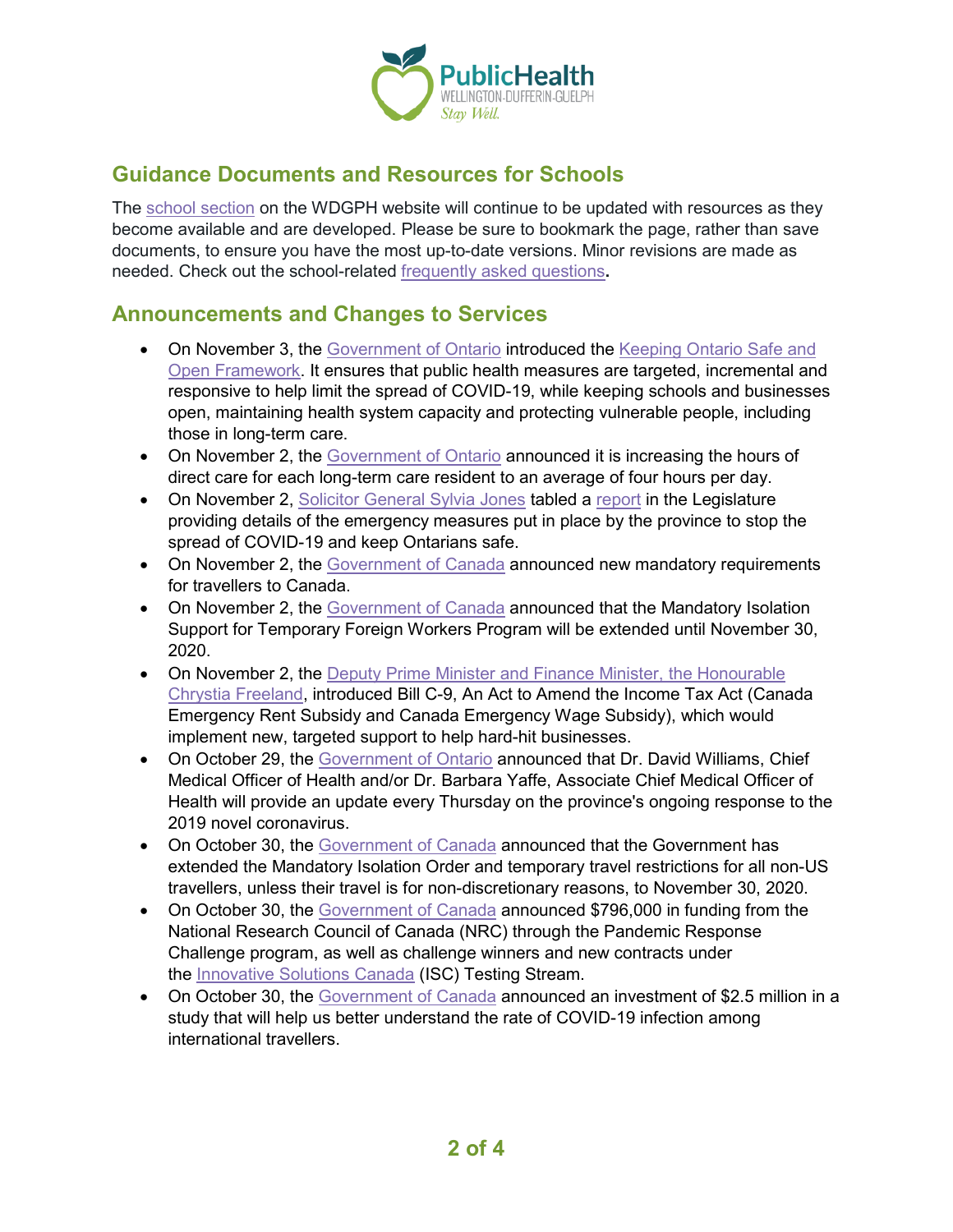

## **Additional Resources**

- [How to Physically Distance in Long-Term Care \(Healthcare Workers\)](https://www.publichealthontario.ca/-/media/documents/ncov/ltcrh/2020/10/covid-19-poster-physically-distance-long-term-care.pdf)
- [Key Elements of Environmental Cleaning in Health Care Settings](https://www.publichealthontario.ca/-/media/documents/ncov/ipac/2020/10/factsheet-covid-19-environmental-cleaning-hcs.pdf)
- [COVID-19: Practise Public Health Measures](https://www.canada.ca/en/public-health/services/video/covid-19-public-health-measures.html)
- [How to Prevent Skin Damage from Cleaning Products](https://www.publichealthontario.ca/-/media/documents/ncov/factsheet/2020/10/factsheet-covid-19-preventing-skin-damage.pdf)
- [How to Self-Isolate](https://www.publichealthontario.ca/-/media/documents/ncov/factsheet-covid-19-how-to-self-isolate.pdf) (updated October 28)

## *Ongoing COVID-19 Action*

# **Face Coverings**

On October 2 [\(see News Release\)](https://news.ontario.ca/en/release/58645/ontario-implementing-additional-public-health-and-testing-measures-to-keep-people-safe), the Ontario government announced that when you go out anywhere in Ontario, you must use a face covering (non-medical mask, such as a cloth mask) in public indoor spaces and whenever physical distancing is a challenge. This includes [public](https://www.ontario.ca/page/face-coverings-and-face-masks)  [spaces, workplaces and vehicles that operate as part of a business or organization,](https://www.ontario.ca/page/face-coverings-and-face-masks) with some exceptions.

Visit our [website](https://www.wdgpublichealth.ca/your-health/covid-19-information-public/face-coverings) for frequently asked questions on this topic and further information.



# **COVID-19 Cases in Schools and Licensed Child Care Centres**

The Government of Ontario has launched a [webpage to report COVID-19 cases in schools and](https://www.ontario.ca/page/covid-19-cases-schools-and-child-care-centres)  [child care centres](https://www.ontario.ca/page/covid-19-cases-schools-and-child-care-centres) for parents and the public. This page will be updated every weekday with the most up-to-date COVID-19 information available, including a summary of cases in schools and licensed child care centres and agencies.

# **Physical Distancing Floor Decals**

- WDG Public Health has physical distancing floor decals available for community partners to use at their locations.
- If you would like decals, please contact Anna Vanderlaan via email at [anna.vanderlaan@wdgpublichealth.ca](mailto:anna.vanderlaan@wdgpublichealth.ca)



# **COVID-19 Testing**

Please check your local [assessment centre](https://wdgpublichealth.ca/your-health/covid-19-information-public/assessment-centres-wdg) for details on booking an appointment. Public Health **DOES NOT** provide testing. No referral is needed. **Bring your health card to the**